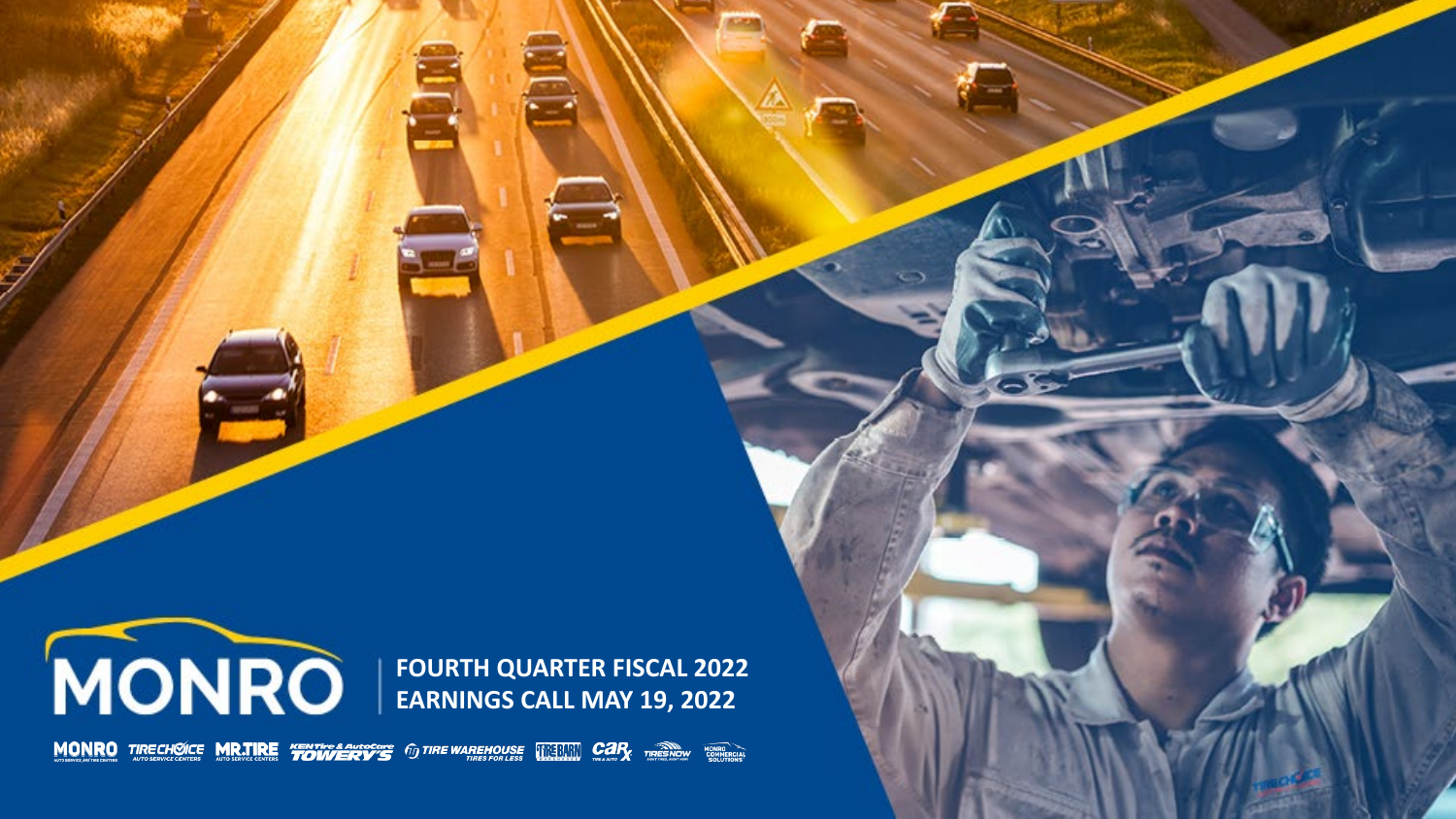

Certain statements in this presentation, other than statements of historical fact, including estimates, projections, statements related to our business plans and operating results are forward-looking statements within the meaning of the Private Securities Litigation Reform Act of 1995. Monro has identified some of these forward-looking statements with words such as "believes," "expects," "estimates," "intend," "outlook," "projects," "may," "will," "should," and "intends" and the negative of these words or other comparable terminology. These forward-looking statements are based on Monro's current expectations, estimates, projections and assumptions as of the date such statements are made, and are subject to risks and uncertainties that may cause results to differ materially from those expressed or implied in the forward-looking statements, to include the significant uncertainty relating to the duration and scope of the COVID-19 pandemic and its impact on our customers, executive officers and employees. Additional information regarding these risks and uncertainties are described in the Company's filings with the Securities and Exchange Commission, including in the "Risk Factors" and "Management's Discussion and Analysis of Financial Condition and Results of Operations" sections of our most recently filed periodic reports on Forms 10-K and Form 10-Q, which are available on Monro's website at [https://corporate.monro.com/investors/financial-information/.](https://corporate.monro.com/investors/financial-information/) Monro assumes no obligation to update or revise these forward-looking statements for any reason, even if new information becomes available in the future.

In addition to including references to diluted earnings per share ("EPS"), which is a generally accepted accounting principles ("GAAP") measure, this presentation includes references to adjusted diluted earnings per share, which is a non-<br>GAAP financial measure. Monro has included a reconciliation from adjusted diluted EPS to its most d GAAP measure, diluted EPS in Slide 9. Management views this non-GAAP financial measure as a way to better assess comparability between periods because management believes the non-GAAP financial measure shows the Company's core business operations while excluding certain non-recurring items and items related to store impairment charges and closings as well as our Monro.Forward or acquisition initiatives.

This non-GAAP financial measure is not intended to represent, and should not be considered more meaningful than, or as an alternative to, its most directly comparable GAAP measure. This non-GAAP financial measure may be different from similarly titled non-GAAP financial measures used by other companies.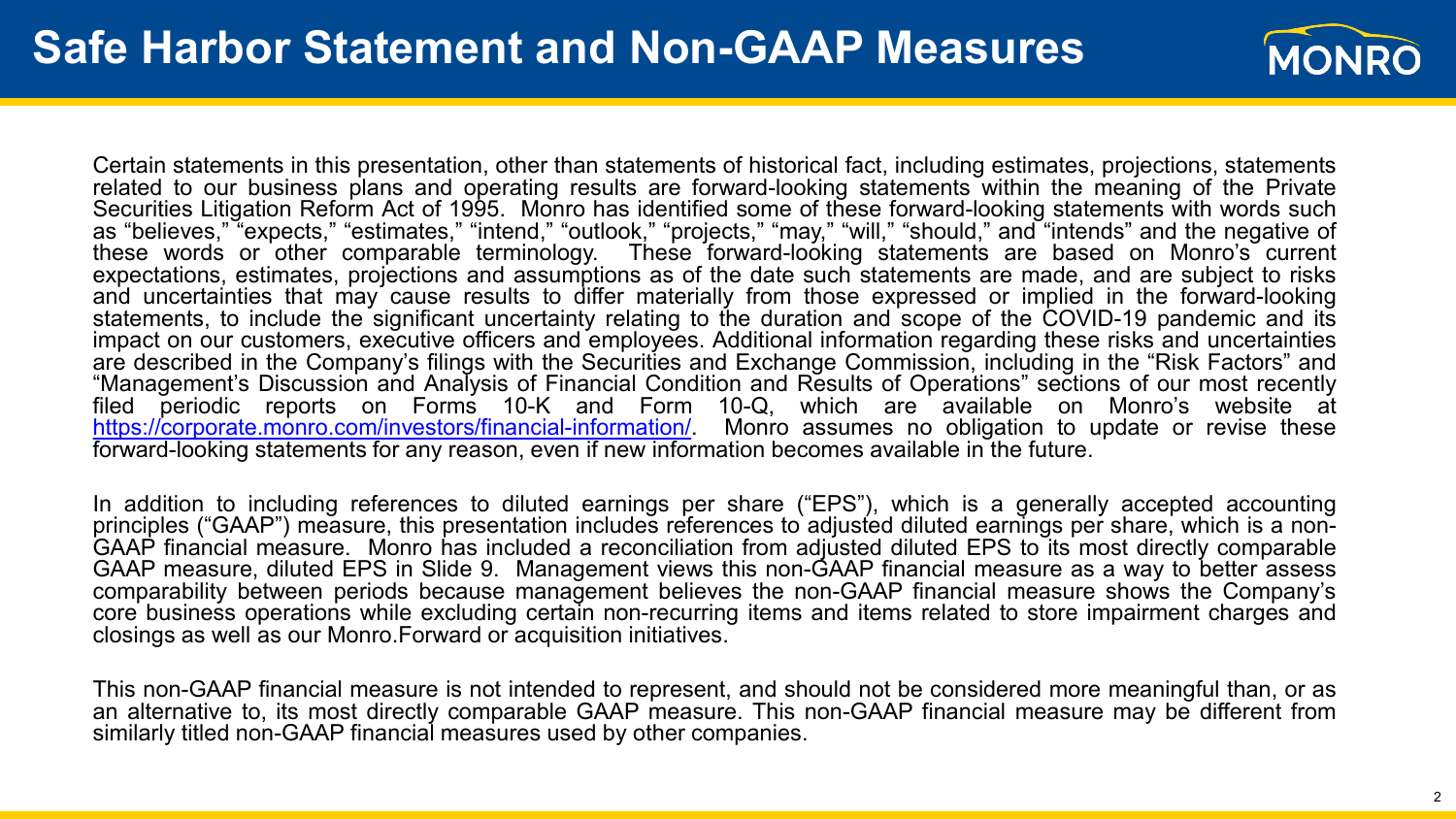# **Fiscal 2022 Key Takeaways**



#### **Well-Positioned to Capitalize on Strengthening Demand and Drive Long-Term, Sustainable Growth**



**Operational Excellence:** Focus on in-store execution through our critical staffing, scheduling, training, attachment selling, and outside purchase management



**Growth:** Delivered double-digit comparable stores sales growth in all regions and categories with strong momentum as we move into fiscal 2023



**Strategic Acquisitions:** Completed acquisitions of 47 stores, expanding presence in the Midwestern and Western Regions and bringing annualized sales from acquisitions completed in fiscal 2022 to \$70 million



**Significant Cash Flow:** Generated significant cash flow in fiscal 2022, positioning us well to implement our strategic initiatives, return capital to shareholders through healthy dividend and share repurchase programs and capitalize on acquisitions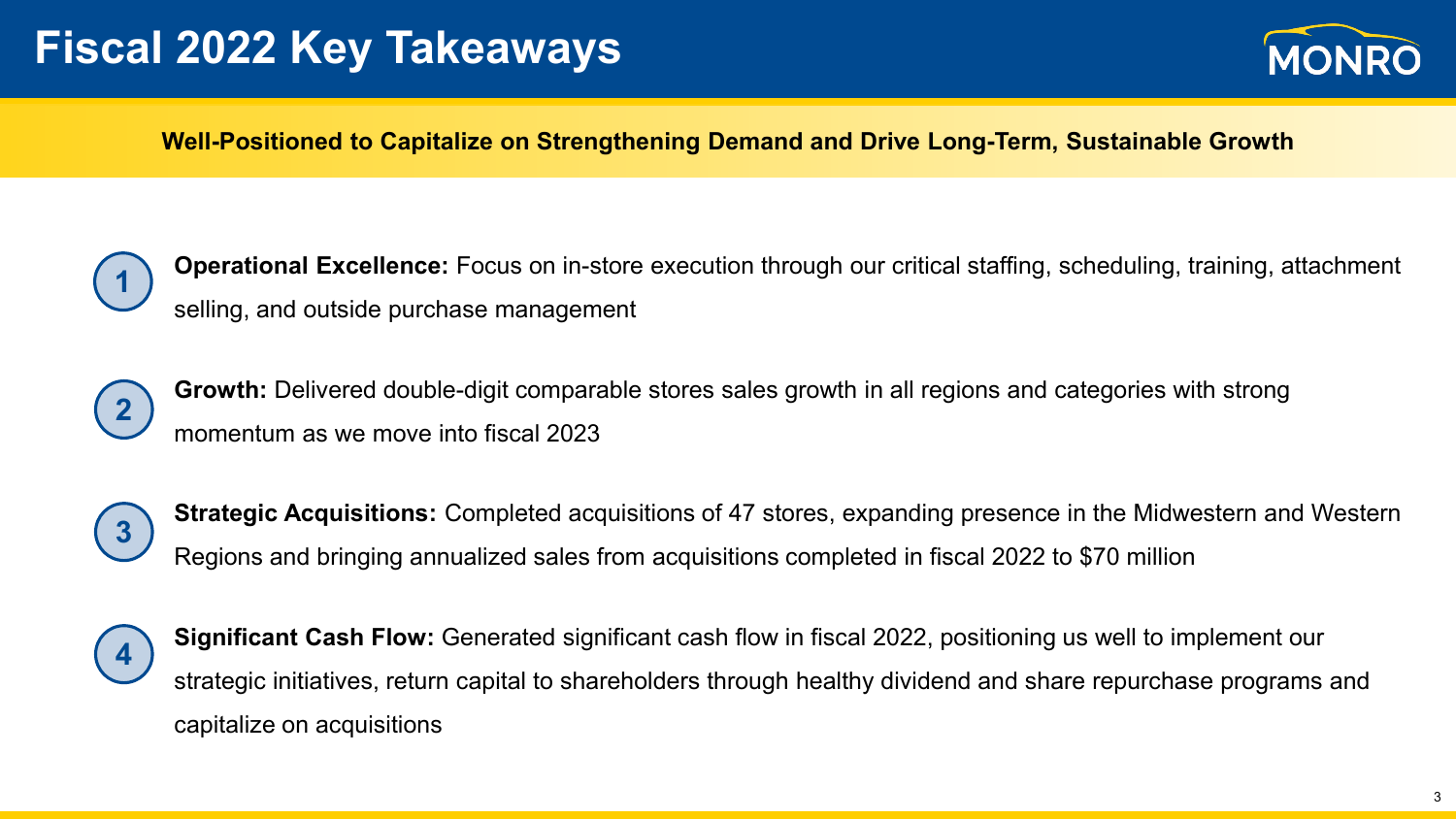

| <b>Financial</b><br><b>Performance</b>     | Sales of \$328.0M increased 7.4%; comp store sales increased 1.4%<br>$\sim$<br>Fifth consecutive quarter of comp store sales growth<br>$\Box$<br>Gross margin decreased 320 basis points to 31.9%, driven by an incremental investment in technician<br>$\mathcal{L}_{\mathcal{A}}$<br>headcount and wages of $\sim$ 250 basis points<br>Adjusted Diluted EPS of \$.20                                                                                                                                                                                                                                            |
|--------------------------------------------|-------------------------------------------------------------------------------------------------------------------------------------------------------------------------------------------------------------------------------------------------------------------------------------------------------------------------------------------------------------------------------------------------------------------------------------------------------------------------------------------------------------------------------------------------------------------------------------------------------------------|
| <b>Balance Sheet /</b><br><b>Cash Flow</b> | Strong operating cash flow of $\sim$ \$174M in fiscal 2022<br>$\mathcal{L}_{\rm{eff}}$<br>Cash of ~\$8M and availability on credit facility of ~\$394M; net bank debt-to-EBITDA of 0.9x<br>$\mathcal{L}_{\mathcal{A}}$<br>Fourth quarter fiscal 2022 dividend of \$.26 per share; an increase of 18% versus prior year period<br>$\mathcal{L}_{\mathcal{A}}$                                                                                                                                                                                                                                                      |
| <b>Strategy</b><br><b>Update</b>           | Continued progress on critical in-store initiatives including staffing, training and productivity<br>$\mathcal{C}$<br>Added 200 technicians in the quarter to meet growing demand<br>$\mathcal{L}_{\mathcal{A}}$<br>Entered into agreement to divest Wholesale and tire distribution assets for $\sim$ \$105M; expected to close<br>$\mathcal{L}_{\mathcal{A}}$<br><b>June 2022</b><br>Capital return to shareholders through healthy dividend and share repurchase programs utilizing<br>$\mathcal{L}_{\mathcal{A}}$<br>proceeds from divestiture as well as excess cash expected to be generated in fiscal 2023 |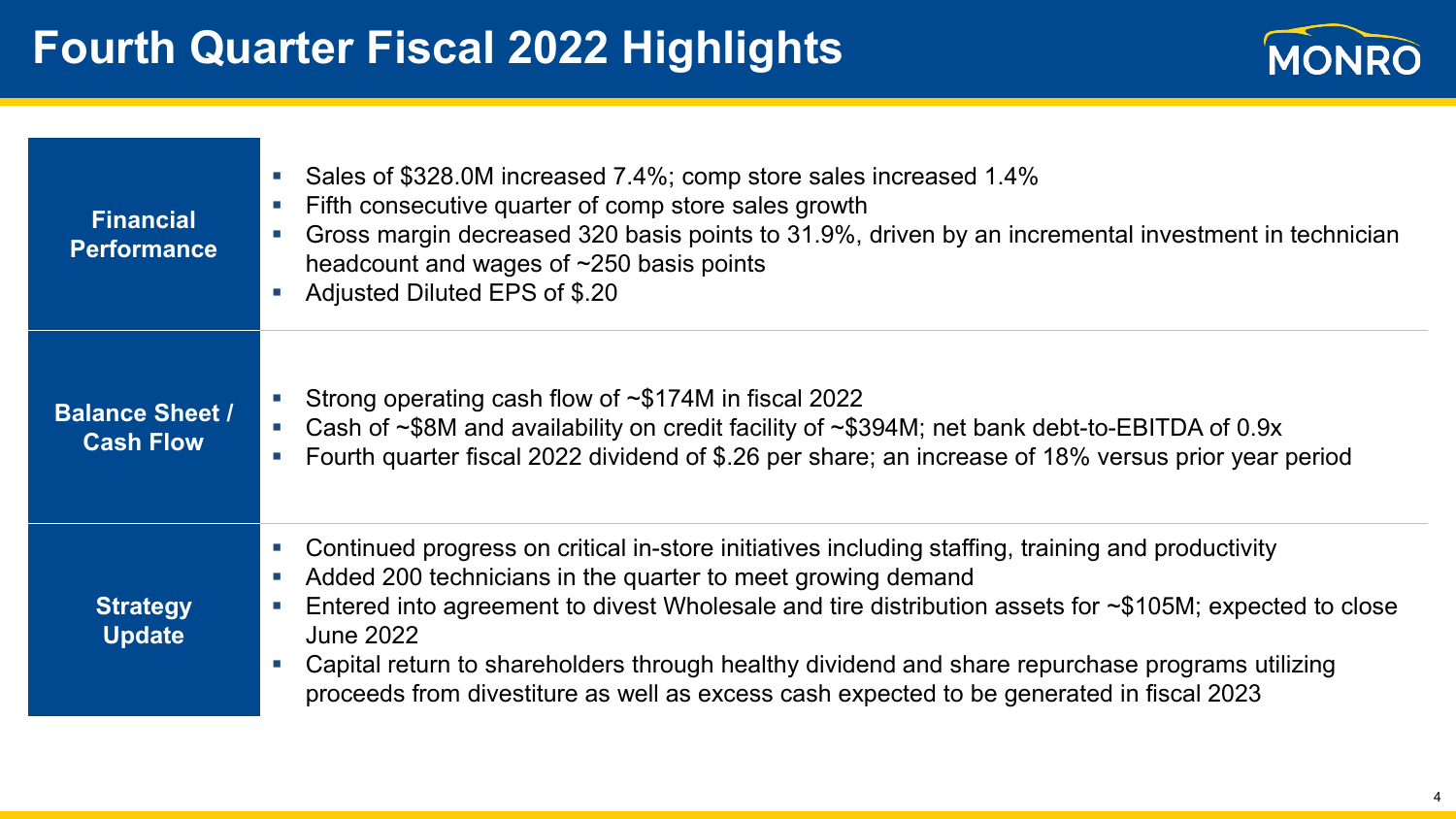# **Fourth Quarter Fiscal 2022 Highlights**



#### **Delivered Fifth Consecutive Quarter of Comparable Sales Growth with Strong Cash Flow Generation**





#### **Q4FY22 Key Highlights**

- Product and service category performance
	- Brakes: 2%
	- **Front End/Shocks: Flat**
	- Service: Flat
	- Tires: -1%
	- **Alignments: -1%**
- Service categories increased to ~48% of total sales compared to ~47% in prior year period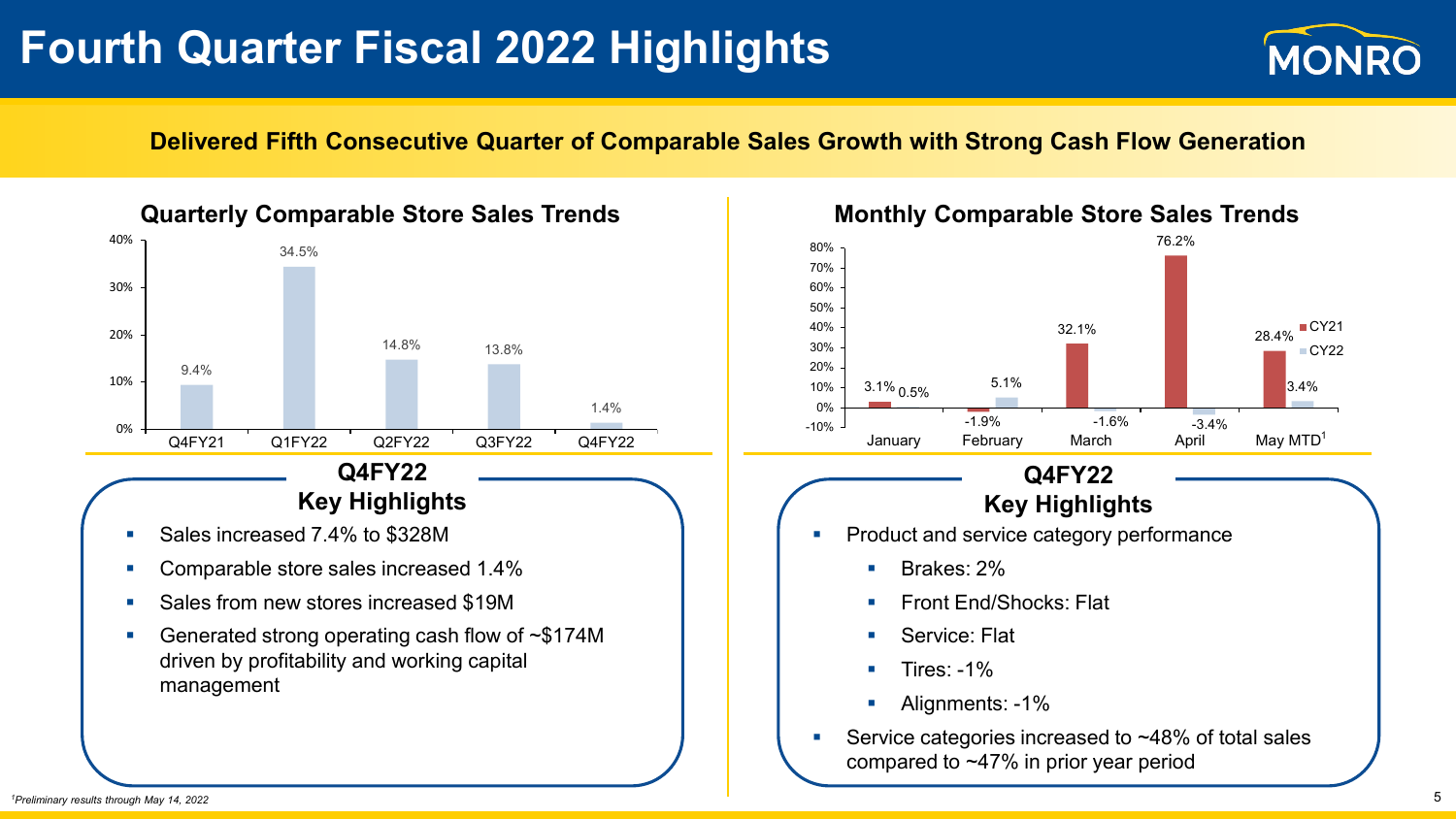# **Strategic Priorities**



### **Take Advantage of Growing Retail Demand to Sustain Long Term Growth**

- Focus on in-store operational execution including Staffing, Scheduling, Training, Attachment Selling, and Outside Purchase Management
- Driving productivity improvements and delivering sales growth in all Retail locations with a focus on ~300 of our small and underperforming stores
- Continue to evaluate M&A opportunities as we invest for growth in our stores
- Further integrate ESG and Corporate Responsibility efforts into our strategy and operations



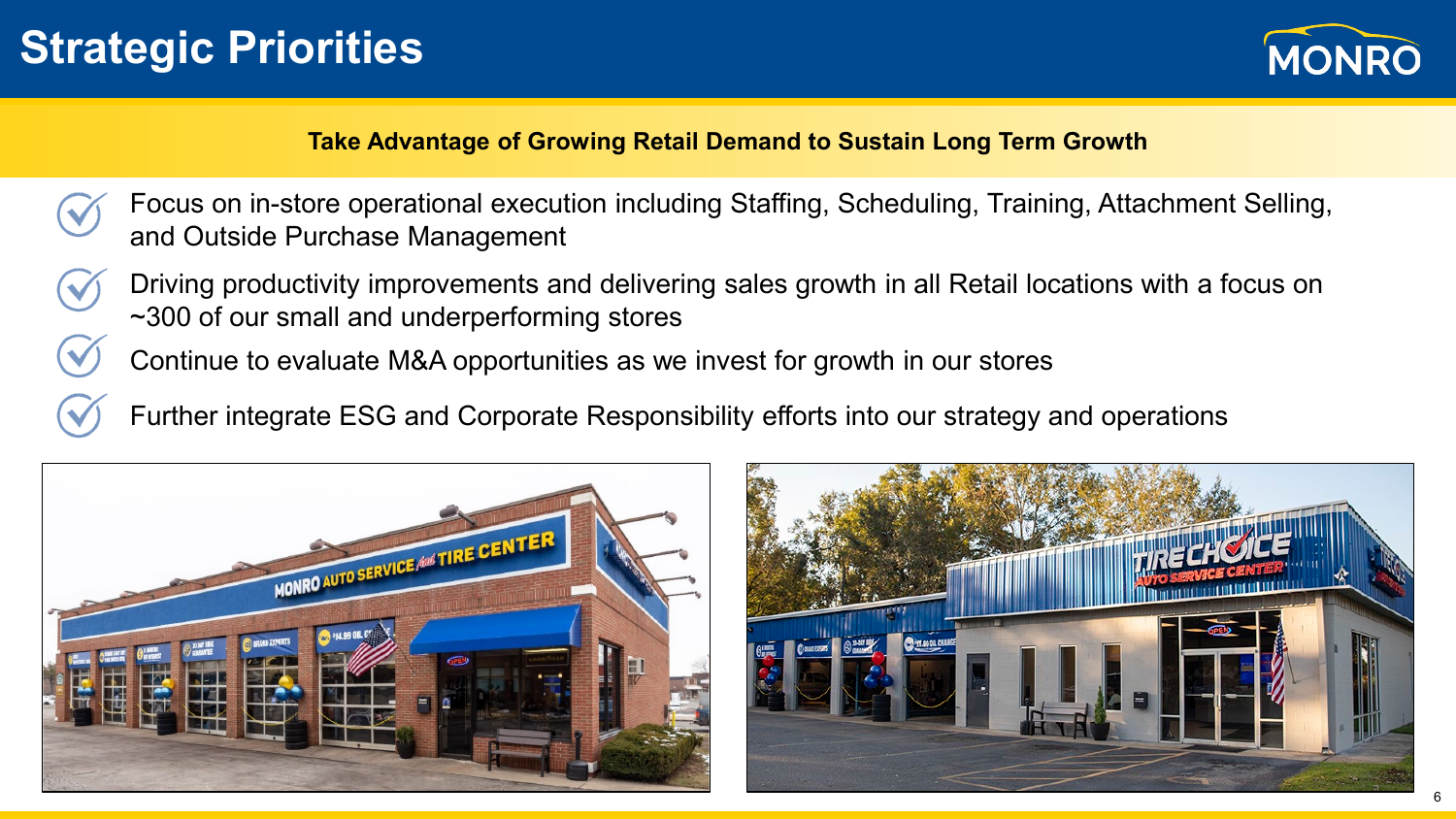# **Non-Core Asset Divestiture & Capital Return**



#### **Enables Sharper Focus on Retail Operations, Category Management, Working Capital Optimization & Capital Return to Shareholders**

## **Divestiture**

- Entered into agreement with American Tire Distributors to divest our non-core Wholesale and tire distribution assets for ~\$105M
- As part of this transaction, we are expecting to enter into a supply relationship for tire distribution directly to our stores giving us better availability of tires, quicker delivery and better pricing



- One-time gain or loss on the divestiture still to be finalized
- Ongoing impact of divestiture expected to be accretive to overall gross and operating margins, and neutral to earnings per share

## **Capital Return to Shareholders**

- Utilizing proceeds from this transaction and the significant levels of excess cash expected to be generated in fiscal 2023, our Board of Directors has approved and authorized:
	- $\triangleright$  A \$.02 per share increase in the Company's cash dividend for the first quarter of fiscal 2023 to \$.28 per share; and
	- The repurchase of up to \$150 million of the Company's common stock



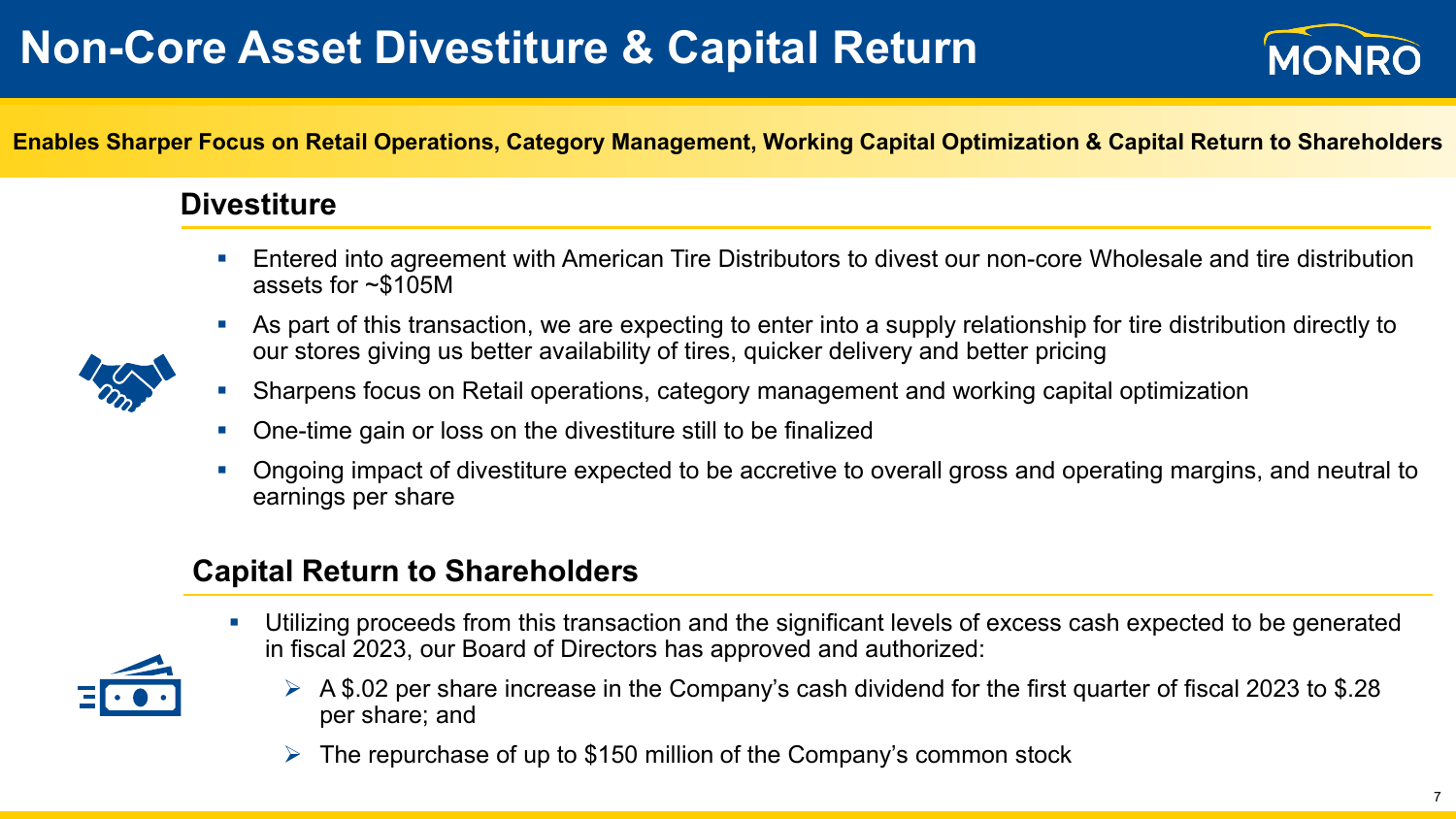## **Focus on In-Store Execution**



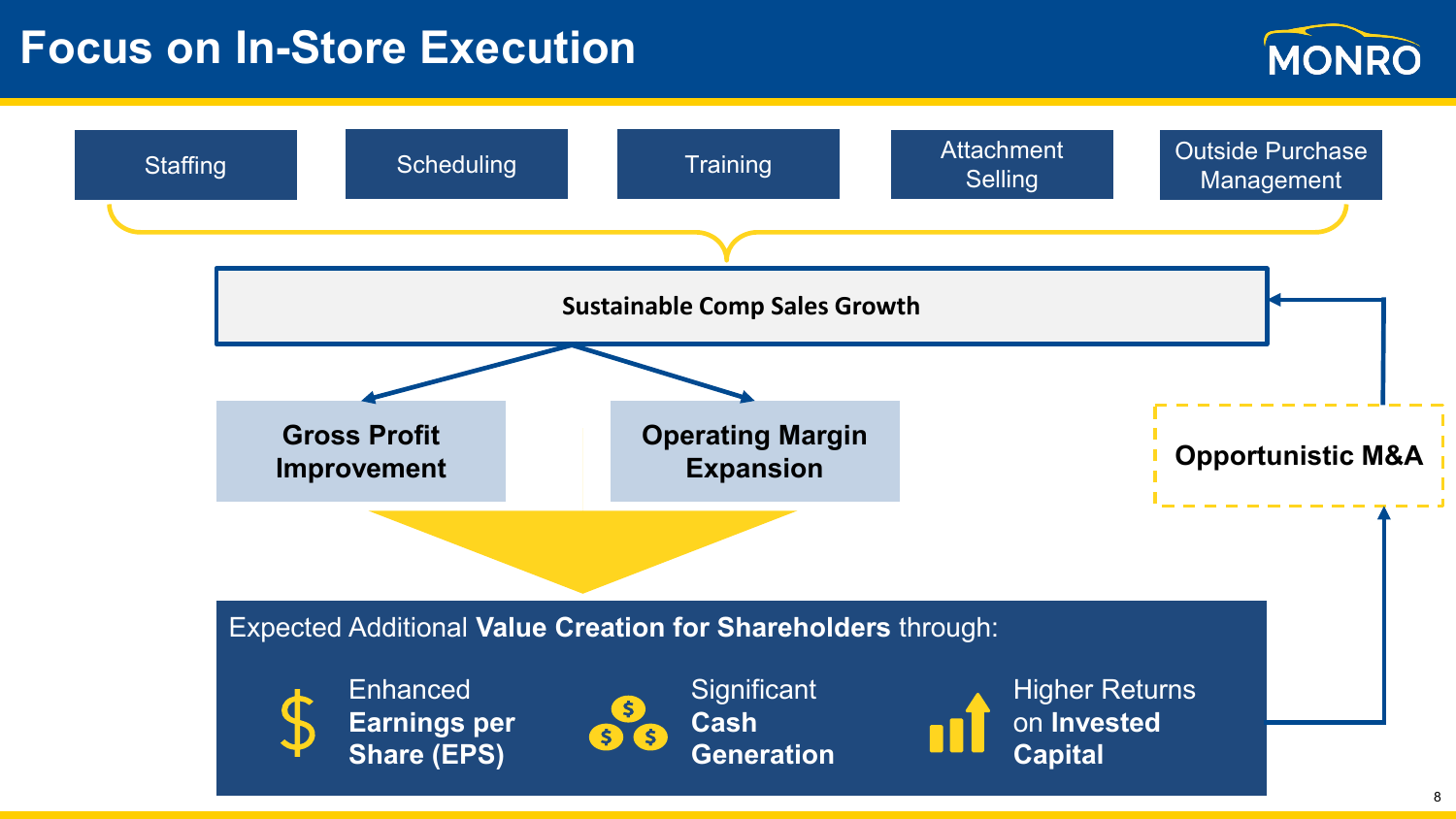

#### **Sales Results Reflect Robust Demand; Well Positioned to Drive Sustainable Comp Sales & EPS Growth in Fiscal 2023**

|                                                   | <b>Q4FY22</b> | <b>Q4FY21</b> | Δ          | <b>FY22</b> | <b>FY21</b> | Δ         |
|---------------------------------------------------|---------------|---------------|------------|-------------|-------------|-----------|
| <b>Sales (millions)</b>                           | \$328.0       | \$305.5       | 7.4%       | \$1,359.3   | \$1,125.7   | 20.8%     |
| <b>Same Store</b><br><b>Sales</b>                 | 1.4%          | 9.4%          | (800 bps)  | 15.2%       | $-11.1%$    | 2,630 bps |
| <b>Gross Margin</b>                               | 31.9%         | 35.1%         | (320 bps)  | 35.4%       | 35.1%       | 30 bps    |
| <b>Operating</b><br><b>Margin</b>                 | 3.5%          | 6.8%          | (330 bps)  | 7.5%        | 6.4%        | $110$ bps |
| <b>Diluted EPS</b>                                | \$.25         | \$.35         | (28.6%)    | \$1.81      | \$1.01      | 79.2%     |
| <b>Excluded</b><br>Costs <sup>1</sup>             | (\$.05)       | \$.03         |            | \$.04       | \$.12       |           |
| <b>Adjusted</b><br><b>Diluted EPS<sup>2</sup></b> | \$.20         | \$.38         | $(47.4\%)$ | \$1.85      | \$1.14      | 62.3%     |

<sup>1</sup> Excluded costs in Q4FY22 include approximately \$.04 per share related to store impairment charges and acquisition due diligence and integration and \$.09 per share of income tax benefit related to net operating loss car \$.03 per share related to Monro.Forward initiatives, management transition costs and a distribution center closure. Excluded costs for FY22 include \$.08 per share related to one-time litigation settlement costs, \$.03 per s integration, \$.02 per share related to store impairment charges, \$.02 per share in Monro.Forward initiatives and \$.10 per share of income tax benefit related to net operating loss carryback and the benefit of an adjustment costs. Excluded costs in FY21 include \$.06 per share related to store closing costs, \$.05 per share in Monro.Forward initiatives, \$.01 per share related to acquisition due diligence and integration, \$.01 per share related *center closure, and \$.01 per share of benefit related to a reserve for potential litigation that was no longer necessary.*

<sup>2</sup> Adjusted EPS is a non-GAAP measure that excludes certain non-recurring items and items related to store impairment charges and closings as well as our Monro. Forward or acquisition initiatives. A reconciliation of net *EPS to adjusted diluted EPS is included in our earnings release dated May 19, 2022. Note: The table may not add down +/- due to rounding.* 9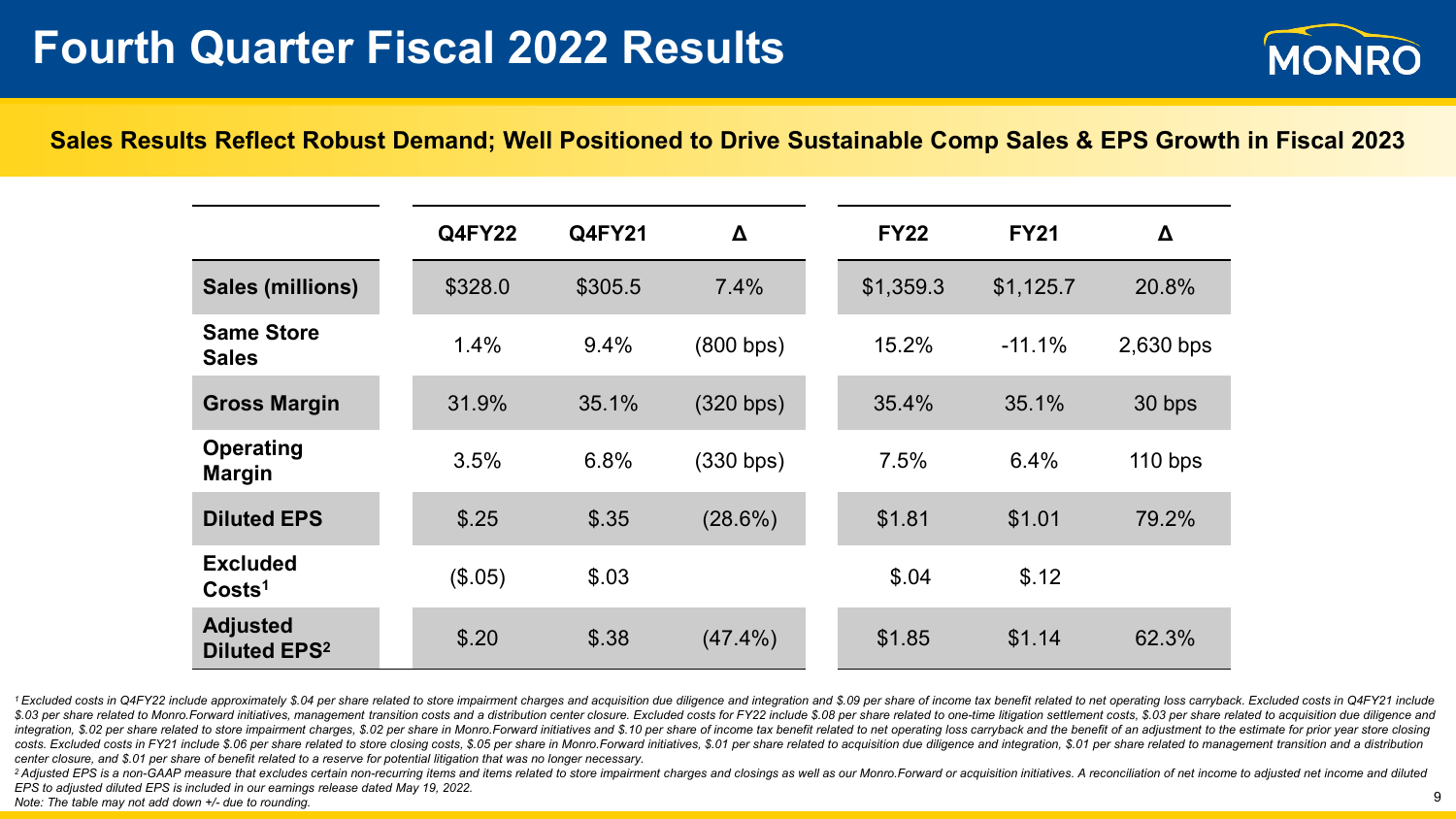# **Solid Financial Position**



### **Strong Operating Cash Flow Supports Growth Strategy and Capital Return to Shareholders**

| <b>Disciplined Capital Allocation</b>                      | <b>Strong Balance Sheet and Liquidity</b>                                 |  |  |  |
|------------------------------------------------------------|---------------------------------------------------------------------------|--|--|--|
| Fiscal 2022                                                |                                                                           |  |  |  |
| Capex of $\sim$ \$28M                                      | Generated $\sim$ \$174M of operating cash flow during<br>٠<br>fiscal 2022 |  |  |  |
| Paid $\sim$ \$83M for acquisitions                         | Bank debt of $\sim$ \$176M as of March 2022<br>п                          |  |  |  |
| Spent ~\$39M in principal payments for financing<br>leases | Net bank debt-to-EBITDA ratio as of March 2022<br>٠<br>of $0.9x$          |  |  |  |
| Paid $\sim$ \$35M in dividends                             |                                                                           |  |  |  |
|                                                            |                                                                           |  |  |  |
|                                                            |                                                                           |  |  |  |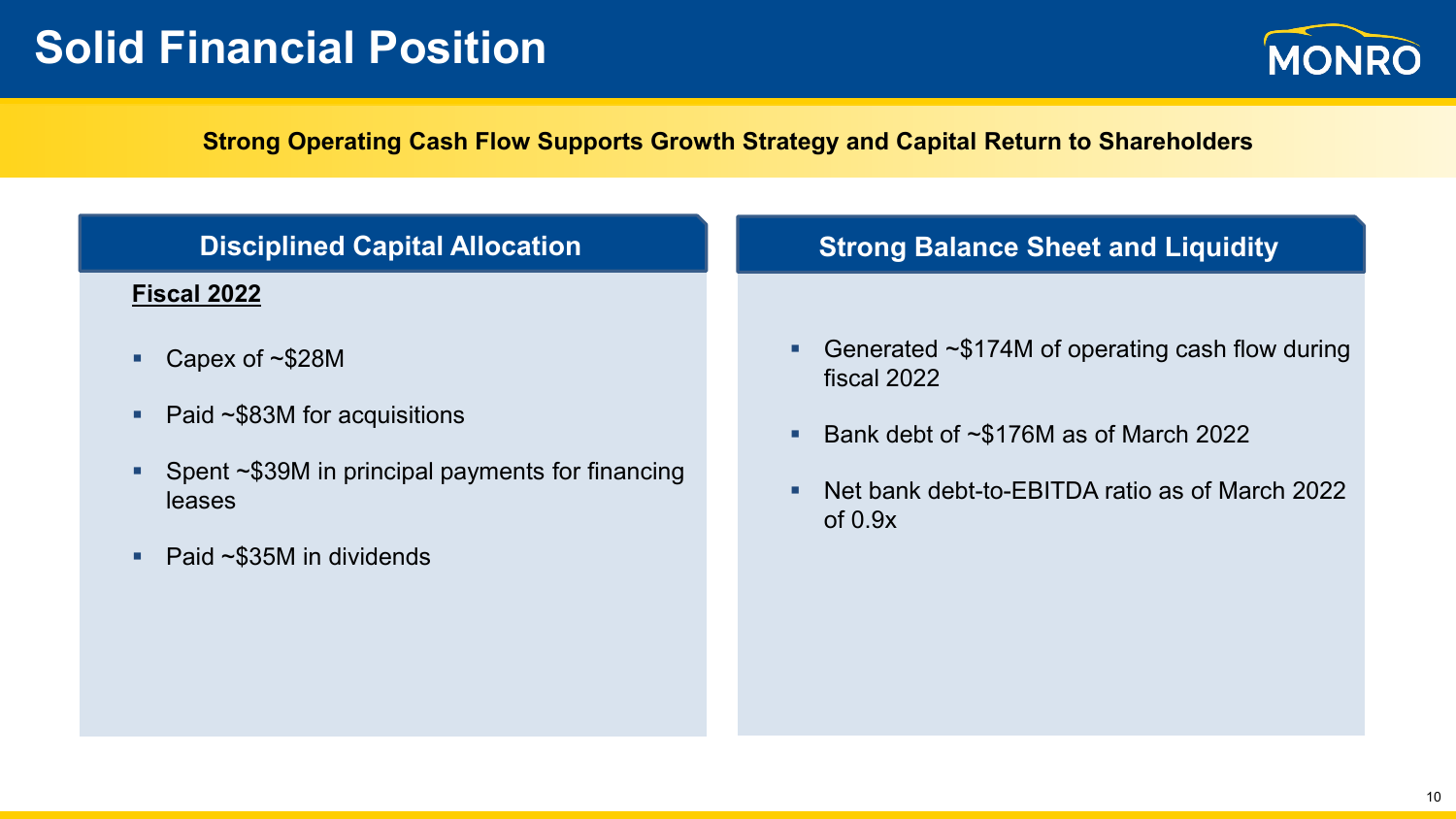

| <b>Financial Assumptions as of May 19, 2022</b> | Q1 & FY Outlook Considerations                                                                                                                                                                              |                                                                                                                                                                                                                                                                                                                         |  |
|-------------------------------------------------|-------------------------------------------------------------------------------------------------------------------------------------------------------------------------------------------------------------|-------------------------------------------------------------------------------------------------------------------------------------------------------------------------------------------------------------------------------------------------------------------------------------------------------------------------|--|
| <b>Total Company Sales</b>                      | Increase y/y                                                                                                                                                                                                | <b>Fiscal April comparable store sales were 3%</b><br>lower than a record April last year; Fiscal May                                                                                                                                                                                                                   |  |
| <b>Gross Margin</b>                             | Continued pressure due to<br>investments in store labor,<br>which should be offset by:<br>A higher % of service sales<br>Pricing actions; and<br>Lower distribution &<br>occupancy costs as a % of<br>sales | is trending 3% higher on a larger sales base<br>Fiscal 2023 financial assumptions exclude the<br>$\mathcal{C}^{\mathcal{A}}$<br>P&L impacts from the divestiture of non-core<br>Wholesale and tire distribution assets<br>Expect ongoing divestiture impact of non-core<br>Wholesale and tire distribution assets to be |  |
| <b>Operating Expenses</b>                       | Slightly lower y/y as a % of<br>sales                                                                                                                                                                       | accretive to overall gross and operating<br>margins, and neutral to earnings per share                                                                                                                                                                                                                                  |  |
| <b>Capital Expenditures</b>                     | $\sim$ \$40M to $\sim$ \$50M                                                                                                                                                                                |                                                                                                                                                                                                                                                                                                                         |  |